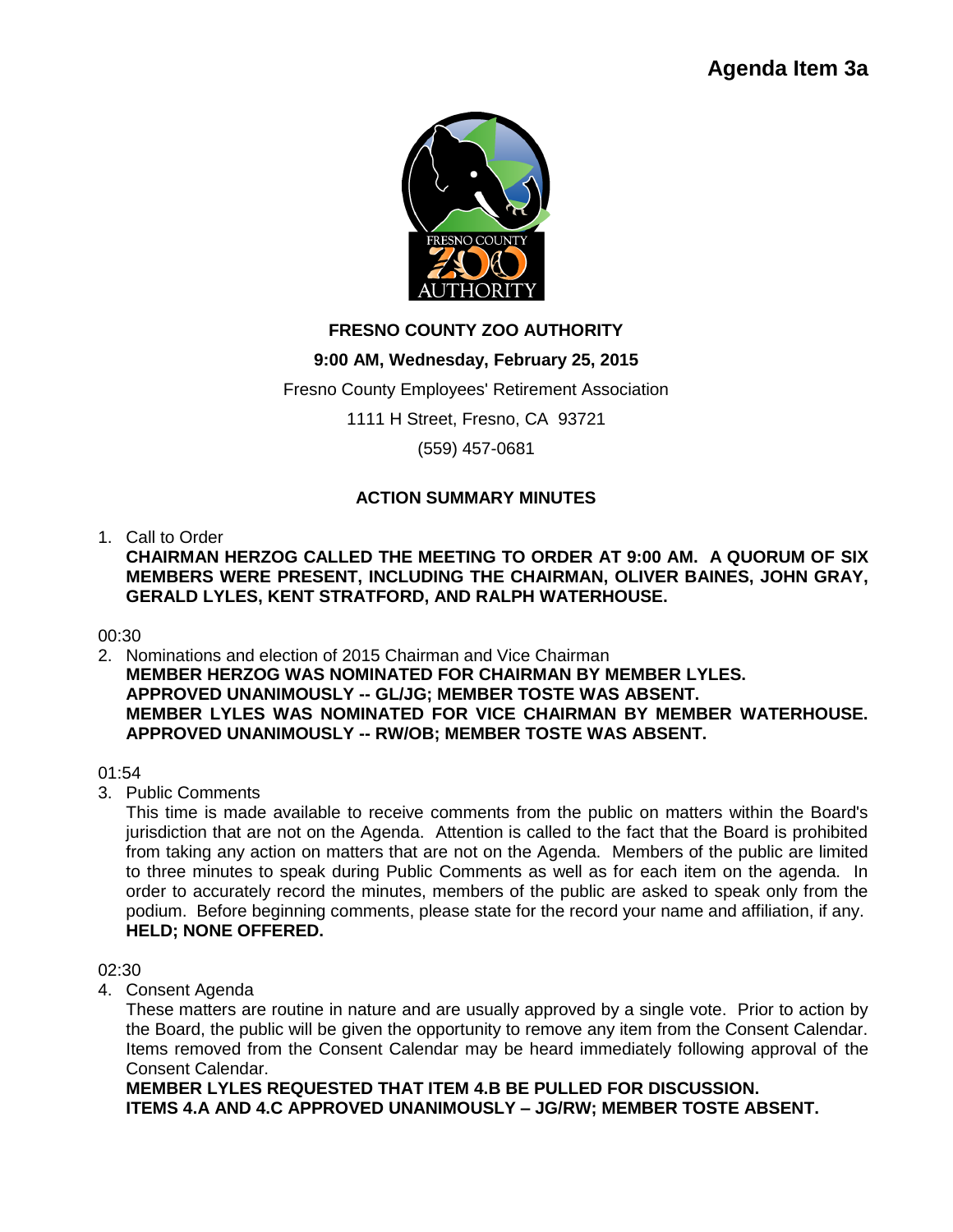**MEMBER LYLES ASKED ABOUT THE FISCAL YEAR 13-14 DATE ON THE LOWER RIGHT OF THE PAGE. BOARD COORDINATOR CATHY CROSBY REPLIED THAT THE DATE SHOULD HAVE BEEN SHOWN AS FY 14-15.**

**ITEM 4.B APPROVED UNANIMOUSLY -- JG/PH; MEMBER TOSTE ABSENT.**

- a. Review and approve minutes of December 10, 2014
- b. Review and approve payment of County of Fresno invoice for Professional and Specialized Services in the amount of \$29,507.25 for November and December 2014
- c. Receive Treasurer's Reports for November and December 2014, and January 2015.

#### 05:14

- 5. Receive Fresno Chaffee Zoo Director's report
	- **RECEIVED; DIRECTOR SCOTT BARTON SUMMARIZED 2014 AS A REMARKABLE YEAR; INCLUDING BEGINNING AND CONTINUING CONSTRUCTION OF AFRICAN ADVENTURE, THE PRESTIGIOUS AZA AWARD FOR SEA LION COVE, THE BIRTH OF FOUR MALAYAN TIGER CUBS, THE PASSAGE OF MEASURE Z, AND RECORD ATTENDANCE. HE THANKED THE COMMUNITY, THE AUTHORITY BOARD AND THE ZOO CORPORATION BOARD FOR SUPPORT. FUTURE PROJECTS INCLUDE AFRICAN RIVER HIPPO EXHIBIT, DESIGN FOR TIGER EXHIBIT EXPANSION, ANIMAL COMMISSARY, EXPANSION OF DINO DIG, EDUCATION ANIMAL HOLDING, SHARED COST WITH THE CITY FOR PARKING EXPANSION IN THE FORMER CITY OF FRESNO CORPORATION YARD, AND ORANGUTAN EXHIBIT IMPROVEMENTS. HE ALSO ADDRESSED MEMBER QUESTIONS ABOUT STORYLAND-PLAYLAND, PARKING AND DINO DIG.**

## 17:23

6. Receive Fresno Chaffee Zoo Corporation Chief Financial Officer's report **RECEIVED; CFO BRIAN GOLDMAN REPORTED THE CORPORATION IS CLOSING OUT 2014 AND EXPECTS TO REPORT ON AN AUDIT IN MAY OR JUNE. FOR JANUARY 2015, PERSONNEL EXPENSES ARE 5% UNDER BUDGET AND TOTAL OPERATING EXPENSES WERE 19% UNDER BUDGET. 2014 ATTENDANCE SET ANOTHER RECORD OF 730,325 VISITORS. APPROXIMATELY 30 POSITIONS WILL BE HIRED FOR AFRICAN ADVENTURE EXPANSION. THE ZOO'S INSURANCE COMPANY ISSUED TWO REFUND CHECKS, DUE TO THE SUCCESS OF THEIR SECURITY AND SAFETY PROGRAM- A RARE EVENT. THE CFO AND DIRECTOR ADDRESSED MR. LYLES' COMMENTS ON TRANSPARENCY.**

## 30:37

7. Approve Fresno Chaffee Zoo's request for Measure Z Capital funds totaling \$310,142 for power and network cabling to the remainder of the Zoo.

**CFO GOLDMAN EXPLAINED THE REQUEST FOR FUNDING TO COMPLETE BOTH PROJECTS, SEPARATING UTILITIES FROM ROEDING PARK, AND CONSOLIDATING CABLE INTO ONE NETWORK.** 

**APPROVED UNANIMOUSLY – GL/KG; MEMBER TOSTE ABSENT**

## 34:18

8. Staff reports

**RECEIVED; BOARD COORDINATOR CROSBY REPORTED THAT ON FEBRUARY 10, THE BOARD OF SUPERVISORS UNANIMOUSLY APPROVED THE AUTHORITY'S CONFLICT OF INTEREST CODE, AND REMINDED MEMBERS ABOUT THE APRIL 1, 2015 DEADLINE FOR FORM 700.**